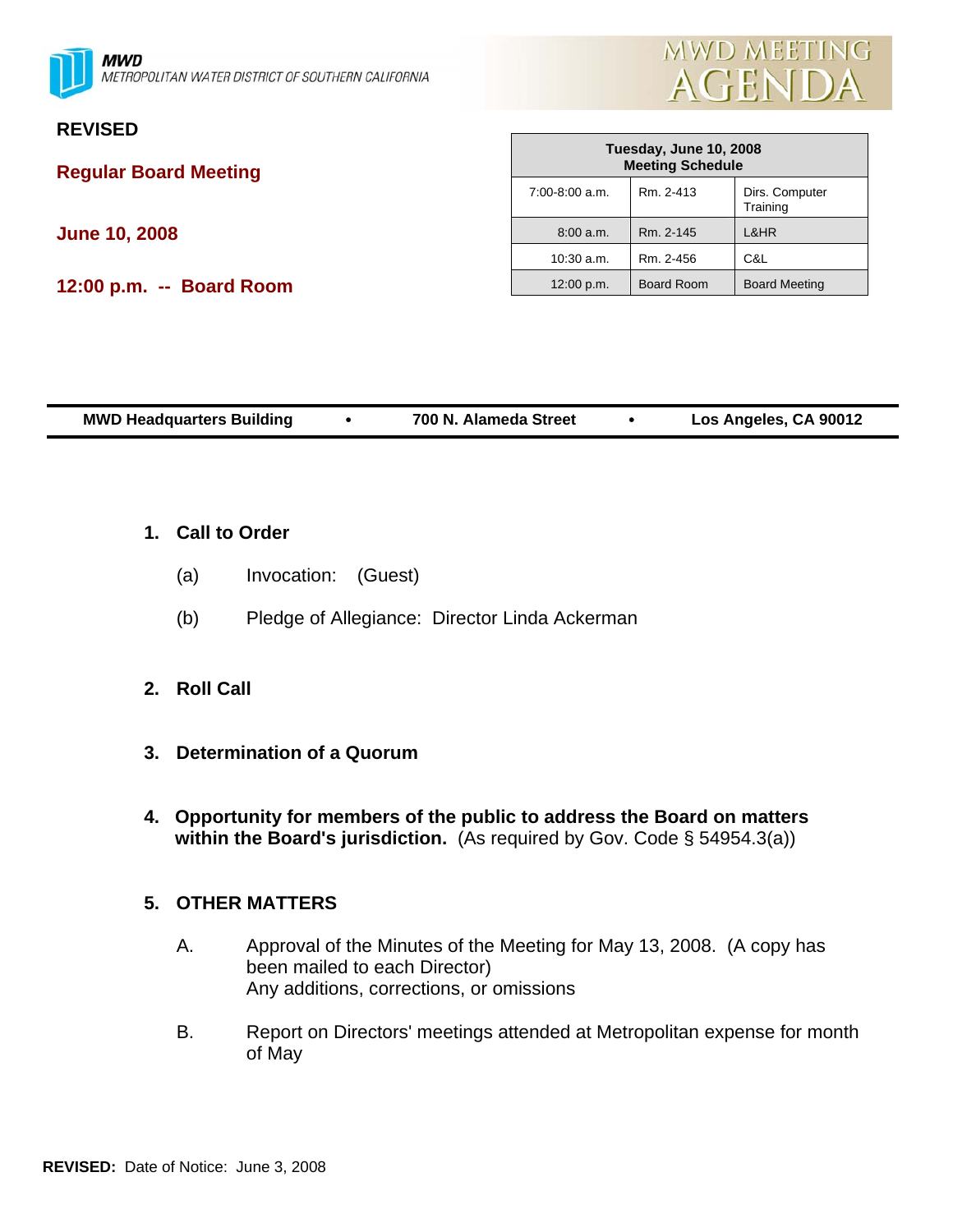- C. Approve committee assignments
- D. Authorize preparation of Commendatory Resolution for former Director Helen Z. Hansen. (Exec.)
- E. Chairman's Monthly Activity Report
- **Added** F. Approve 60-day leave of absence for Director John Morris, effective June 6, 2008

### **6. DEPARTMENT HEADS' REPORTS**

- A. General Manager's summary of Metropolitan's activities for the month of May
- B. General Counsel's summary of Legal Department activities for the month of May
- C. General Auditor's summary of activities for the month of May
- D. Ethics Officer's summary of activities for the month of May

# **7. CONSENT CALENDAR ITEMS — ACTION**

7-1 Approve Metropolitan's Asset Financing Corporation Bylaws. Approve amendment of the Metropolitan Water District Asset Financing Corporation Bylaws. (B&F)

**Recommendation**:

**Option #1:** 

**Adopt the CEQA determination and approve changes to the Corporation's Bylaws adopted by its Board of Directors on May 12, 2008, as shown on Attachment 1 to the board letter.**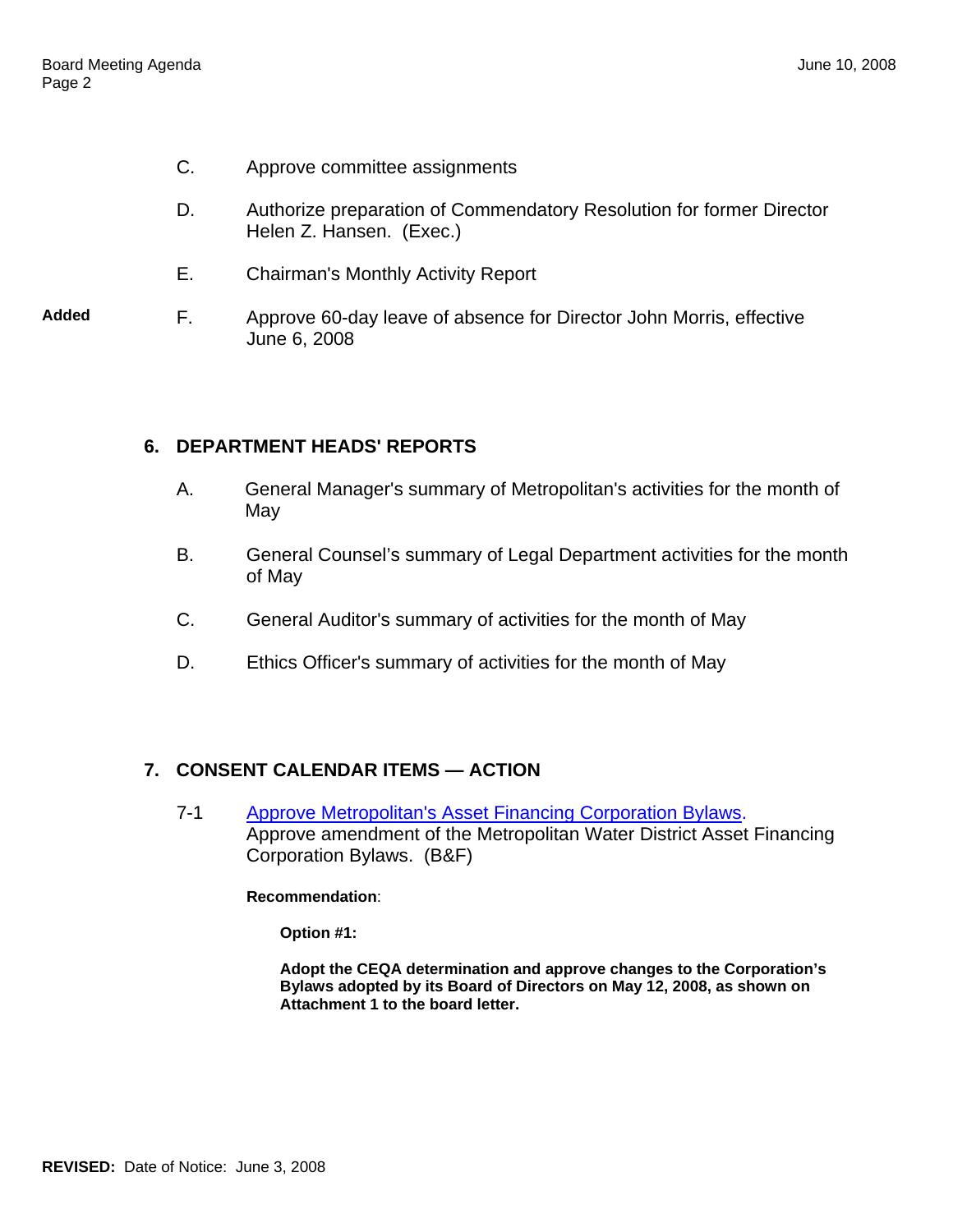7-2 Approve payment of costs for Water Revenue Refunding Bonds. Approve Appropriation No. 15455 in the amount of \$625,000 to pay costs of issuance for Water Revenue Refunding Bonds through June 30, 2009. (B&F)

### **Recommendation:**

**Option #1:** 

**Adopt the CEQA determination and** 

- **a. Authorize General Fund Appropriation No. 15455 in the amount of \$625,000 to cover the expenses associated with the water revenue refunding bond transaction; and**
- **b. Authorize reimbursement of expenses paid from the General Fund by bond proceeds. The appropriation will expire on June 30, 2009.**
- 7-3 Approve purchase of insurance coverage.

Approve up to \$1.344 million to purchase insurance coverage for Metropolitan's Casualty and Property Insurance Program. (B&F)

**Recommendation**:

**Option #2:** 

**Adopt the CEQA determination and approve up to \$1.344 million to renew or replace the Aircraft Liability, Crime, Excess General Liability policies and Excess Workers' Compensation policy (retaining the \$5 million self-insured retention); and purchase Employment Practices Liability Insurance with a \$500,000 retention.** 

7-4 Authorize conceptual design of future treatment facilities at the Weymouth plant.

> Appropriate \$425,000; and authorize conceptual design of future treatment facilities at the Weymouth plant (Approp. 15369). (WQ&O)

**Recommendation:** 

**Option #1:** 

**Adopt the CEQA determination and** 

- **a. Appropriate \$425,000; and**
- **b. Authorize conceptual design of future treatment facilities at the Weymouth plant.**

# **(END OF CONSENT CALENDAR)**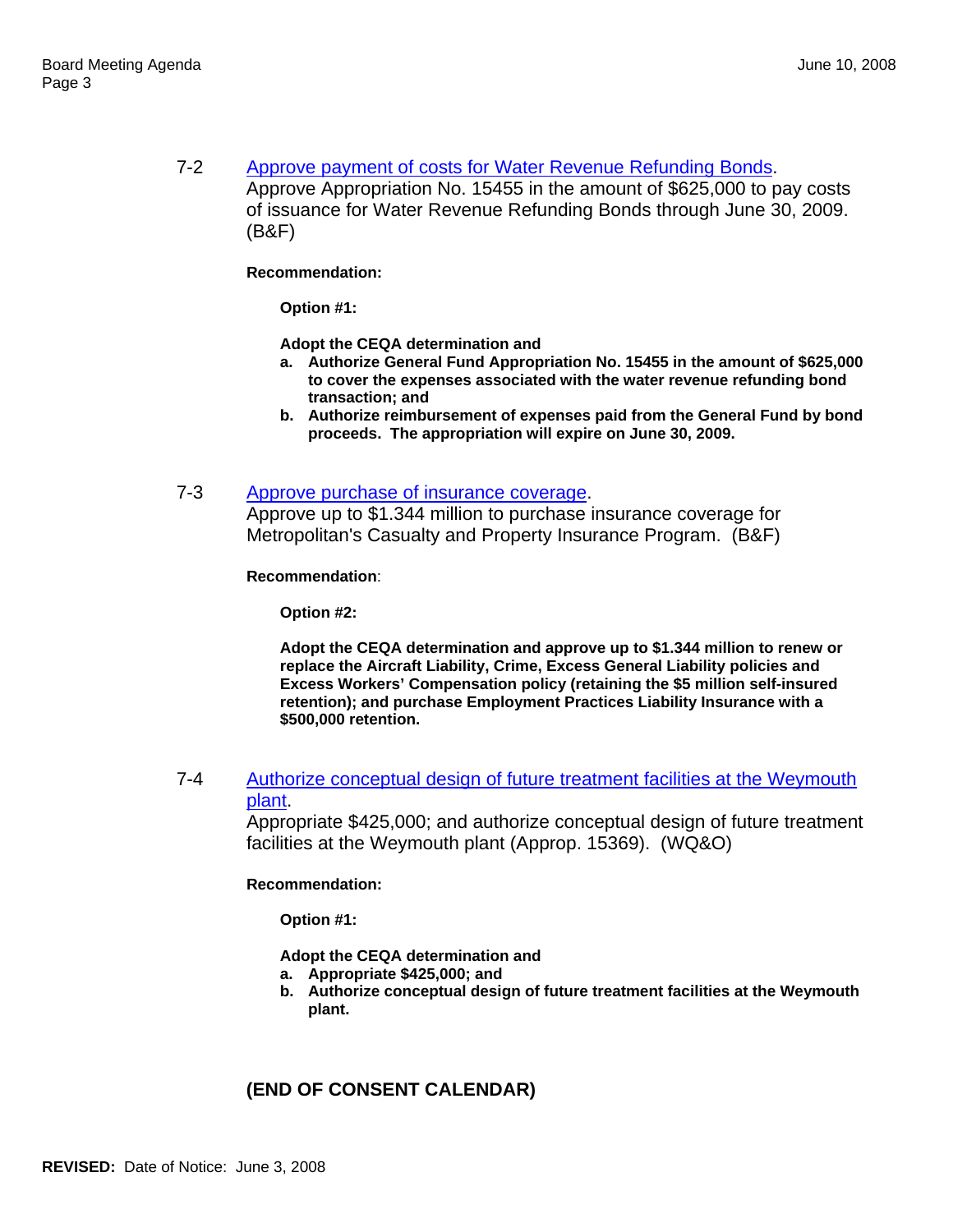# **8. OTHER BOARD ITEMS — ACTION**

### 8-1A Award contract for the Sepulveda Feeder Repairs project.

Ratify appropriation of \$4.69 million, authorization of final design, delegation of authority to the General Manager, and award of a construction contract for the Sepulveda Feeder Repairs project.

### **Recommendation**:

**Option #1:** 

**Adopt the CEQA determination and ratify the action of the Executive Committee to appropriate \$4.69 million, authorize final design, and delegate authority to the General Manager; and ratify the General Manager's award of a \$1.63-million construction contract to Kiewit Pacific Company for the Sepulveda Feeder Repairs.** 

8-2 Approve Metropolitan's annual Statement of Investment Policy.

Approve Metropolitan's annual Statement of Investment Policy and delegation of authority to the Treasurer to make investments on behalf of Metropolitan. (B&F)

**Recommendation**:

**Option #1:** 

**Adopt the CEQA determination and** 

- **a. Approve staff's recommendations for changes to the Statement of Investment Policy;**
- **b. Approve increased maturities of securities in the investment program for the Short-Term portfolio, effective August 13, 2008; and**
- **c. Delegate authority to invest to the Treasurer.**
- 8-3 Award construction contract for South Reach of the Perris Valley Pipeline. Appropriate \$16.6 million; award \$22.3 million construction contract to Oscar Renda Contracting, Inc.; and authorize increase of \$750,000 to agreement with Kennedy/Jenks Consultants for the South Reach of the Perris Valley Pipeline (Approp. 15425). (E&CP)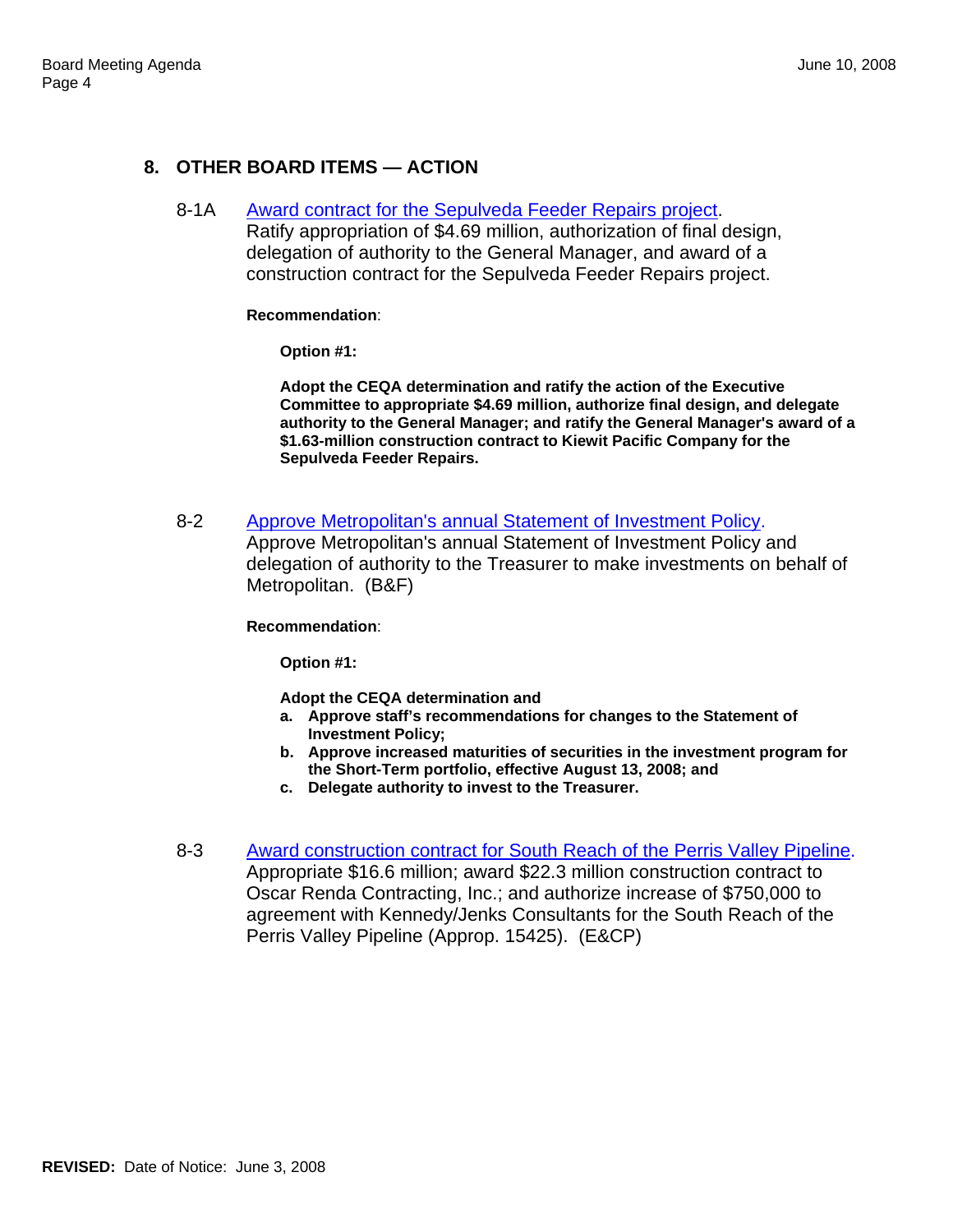### **Recommendation**:

**Option #1:** 

**Adopt the CEQA determination and**

- **a. Appropriate \$16.6 million in budgeted funds;**
- **b. Award a \$22.3 million construction contract to Oscar Renda Contracting, Inc. for the Perris Valley Pipeline South Reach; and**
- **c. Authorize an increase of \$750,000 to the existing agreement with Kennedy/Jenks Consultants, for a new not-to-exceed total of \$2.25 million.**
- 8-4 Authorize capital program for projects costing less than \$250,000. Appropriate \$4,825,000; and authorize capital program for projects costing less than \$250,000 for fiscal year 2008/09 (Approp. 15454). (E&CP)

**Recommendation**:

**Option #1:** 

**Adopt the CEQA determination and** 

- **a. Appropriate \$4,825,000 for capital projects costing less than \$250,000 for fiscal year 2008/09;**
- **b. Authorize the General Manager to initiate capital projects costing less than \$250,000 and perform all work including the preparation of necessary environmental documentation; and**
- **c. Designate the General Manager as the decision-making body for purposes of reviewing, approving, and certifying any environmental documentation that may be required for such projects.**
- 8-5 Award contract for the Cross Connection Prevention Program.

Appropriate \$2.97 million; award \$1,609,100 contract to Cora Constructors, Inc.; and authorize amendment to existing agreement with Orsa Consulting Engineers, Inc. for the Cross Connection Prevention Program (Approp. 15171). (E&CP)

### **Recommendation**:

**Option #1:** 

**Adopt the CEQA determination and** 

- **a. Appropriate \$2.97 million in budgeted funds;**
- **b. Award a \$1,609,100 contract to Cora Constructors, Inc. for the Cross Connection Prevention Program; and**
- **c. Authorize increase of \$65,000 to the existing agreement with Orsa Consulting Engineers, Inc., for an amount not-to-exceed total of \$1,435,000.**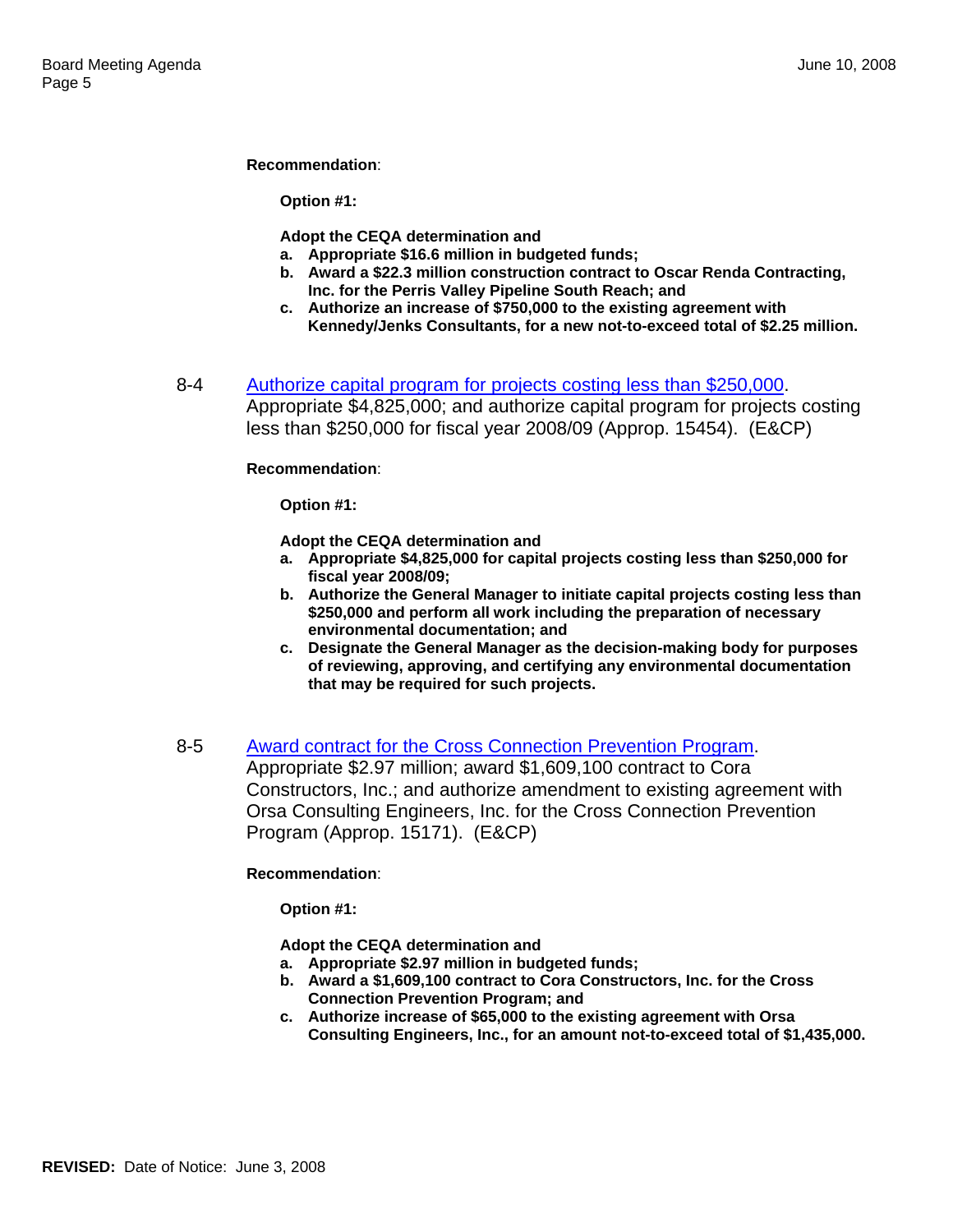8-6 Award contract for Weymouth Coagulant Tank Farm Modifications*.* Appropriate \$14.4 million; award \$10,437,000 contract to Orion Construction Corp.; and authorize amendment to agreement with MWH Americas, Inc. for Weymouth Coagulant Tank Farm Modifications (Approp. 15369). (E&CP)

### **Recommendation**:

**Option #1:** 

**Adopt the CEQA determination and** 

- **a. Appropriate \$14.4 million in budgeted funds;**
- **b. Award a \$10,437,000 contract to Orion Construction Corp. for the Weymouth Coagulant Tank Farm Modifications, which includes a new polymer tank farm to increase coagulant storage capacity and modifications to the coagulant and polymer feed system to improve the plant's rapid mix facilities; and**
- **c. Authorize an increase of \$700,000 to the existing agreement with MWH Americas, for a new not-to-exceed total of \$1,075,000.**
- 8-7 Consider Options for Interim Agricultural Water Program. Consider Options for the Interim Agricultural Water Program. (WP&S)

#### **Recommendation**:

**Option #1:** 

**Adopt the CEQA determination and** 

- **a. Adopt the LRFP Update workgroup recommendation to undertake a sixmonth process involving Metropolitan staff, member agencies, agricultural water retailers, and grower representatives to evaluate the options discussed in Attachment 2 of the board letter and others; and**
- **b. Return to the Board with recommendations for consideration at the December 2008 board and committee meetings.**
- 8-8 Authorize payment for participation in State Water Contractors, Inc. Authorize payment of \$2,231,090 for participation in the State Water Contractors, Inc. for fiscal year 2008/09. (WP&S) **(Two-thirds vote required)**

**Recommendation**:

**Option #1** 

**Adopt the CEQA determination and, by a two-thirds vote, authorize the General Manager to make payment of \$2,231,090 to the SWC in July 2008.**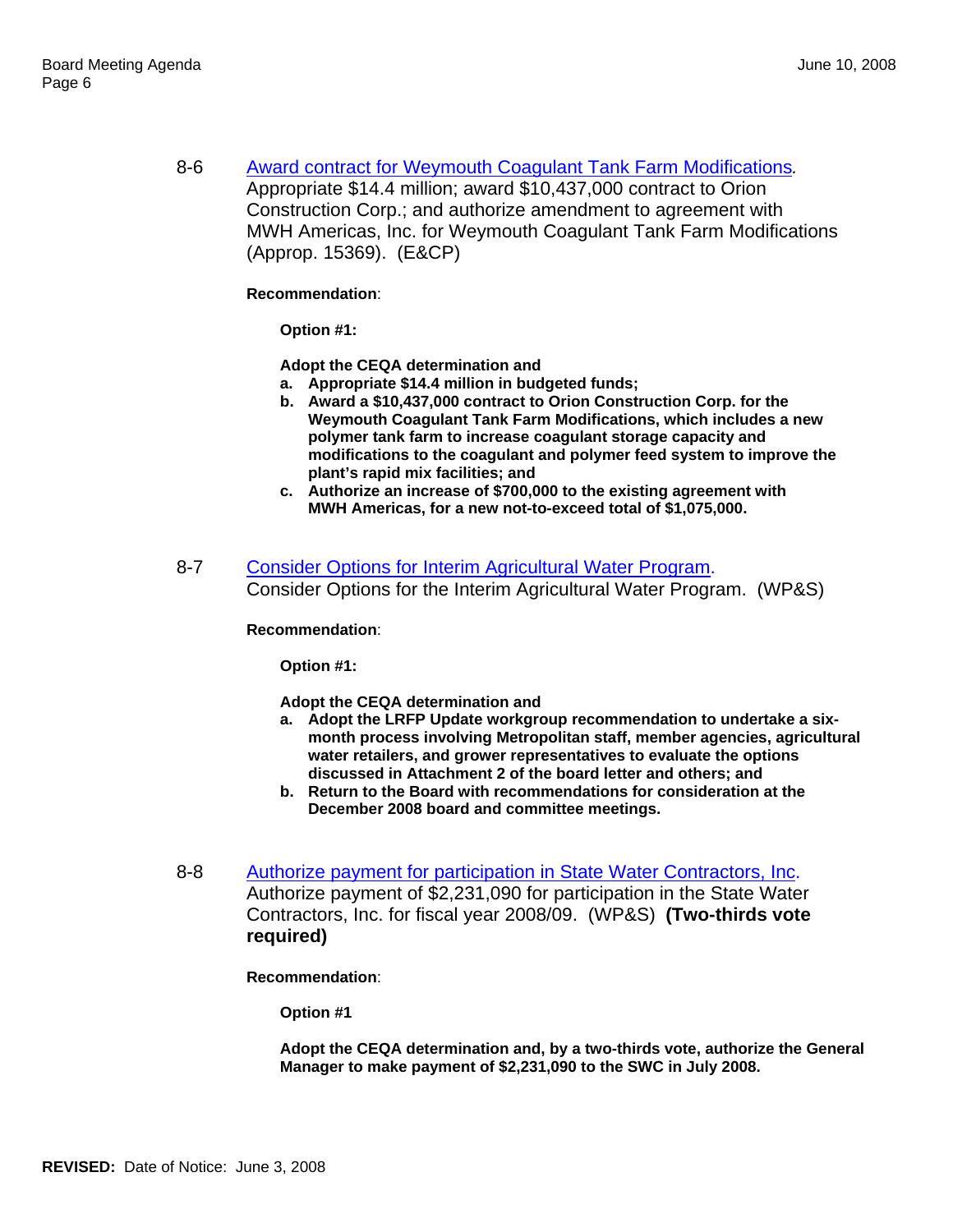**Withdrawn** 

| 8-9      | <b>Adopt Water Supply Alert Resolution.</b><br>Adopt Water Supply Alert Resolution. (WP&S)                                                                                                                     |
|----------|----------------------------------------------------------------------------------------------------------------------------------------------------------------------------------------------------------------|
|          | Recommendation:                                                                                                                                                                                                |
|          | Option #1:                                                                                                                                                                                                     |
|          | Adopt the CEQA determination and the proposed Water Supply Alert<br><b>Resolution.</b>                                                                                                                         |
| $8 - 10$ | Oppose unless amended to AB 2153.<br>Express opposition unless amended to AB 2153 (Krekorian,<br>D-Burbank/Glendale, and Hancock, D-Berkeley/Oakland) - Water<br>conservation. (C&L) (To be mailed separately) |
| $8 - 11$ | Watch and seek amendments to AB 885.<br>Watch and seek amendments to AB 885 (Calderon, D-Whittier):<br>Metropolitan Water District of Southern California. (C&L)                                               |
|          | Recommendation:                                                                                                                                                                                                |
|          | Option #1:                                                                                                                                                                                                     |
|          | Adopt the CEQA determination, watch AB 885 and authorize staff to seek<br>amendments as described in the board letter.                                                                                         |
| $8 - 12$ | Support for AB 2425<br>Express support for AB 2425 (Coto, D-San Jose): pharmaceuticals in<br>drinking water. (C&L)                                                                                             |
|          | Recommendation:                                                                                                                                                                                                |
|          | Option #1:                                                                                                                                                                                                     |

**Adopt the CEQA determination and express support for AB 2425.** 

Added 8-13 Approve membership in SCLC. Approve membership in the Southern California Leadership Council.  $(\dot{C}\dot{\&}L)$